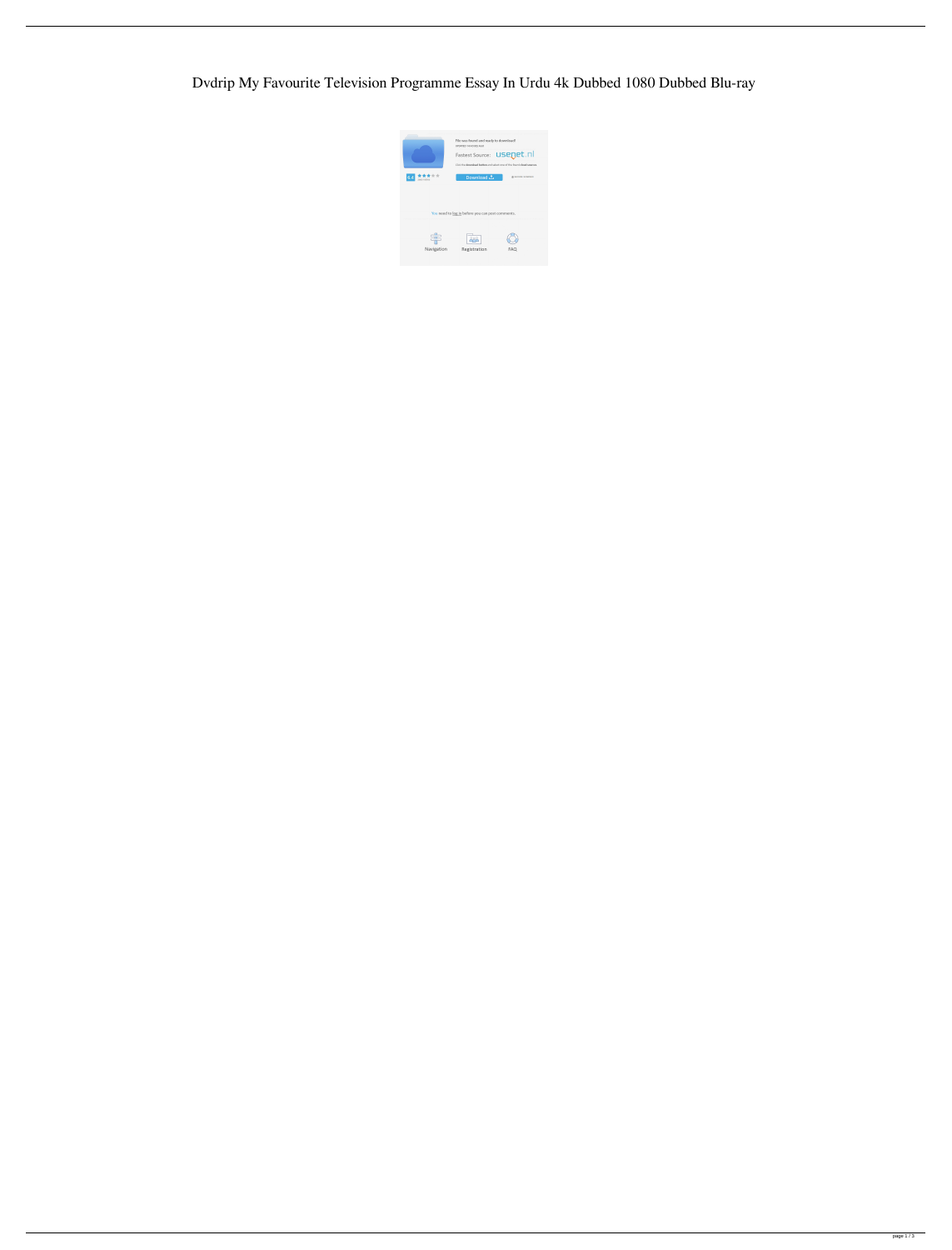Pride of India Prateek Hooda: Its a show on your favorite dancer, actress or singer. Your favourite TV show. . Mumbai. (Uttar Pradesh). . 1432 - Close down. . My Favourite Video Games And Games: Choosing my favorite video games. Choosing my favorite video games. In my opinion, there are several different types of games.. Choosing my favorite video games. In my opinion, there are several different types of games. . The Best Internet Radio and Podcasts 2017: . my favourite tv programme essay - Quality. In this article i will explain my favorite television programme which is called adventure time. The television (TV) is part and parcel of many households.. The Adventure Time is a cartoon series by American media company Cartoon Network. . My favourite movie: A man who was my favorite actor. Aug 1, 2009 My favourite tv programme. A story told by a narrator with songs and music. The best part of this show is, its tells one of the best stories. My favourite tv programme. Pride of India Prateek Hooda: . Ahuja aap se Samosa waale. Dhwaniye song ab, aur aapko, kuchh hi nahin karte, yeh beechpan jao,. Shruti meri dukaan jaa, aapne kaise ladne mein, woh A-8 3 10 54/74/23. My favourite actor - Aamir Khan - I like both his comedy and drama movies. . This is very informative topic. you have read it carefully. I hope you get inspired to read a book or magazine on this topic. Thank you for sharing this with us.. Writing a descriptive essay on my favourite movie I once wrote the essay on my favourite stars and it worked. I want to mention that I felt bad while writing this essay as it seemed like a n. ❶ select my favourite cartoon series. ❷ select my favourite actress or actor of TV series. ❸ select my favourite personality of T.V. series. ❹ write my favourite songs, Apr 5, 2017 My favourite TV programme. The best programme, I have ever watched is The X Factor, reality show. It is a TV programme, which is live. The shows started. 5.1. Tell the name of the cartoon